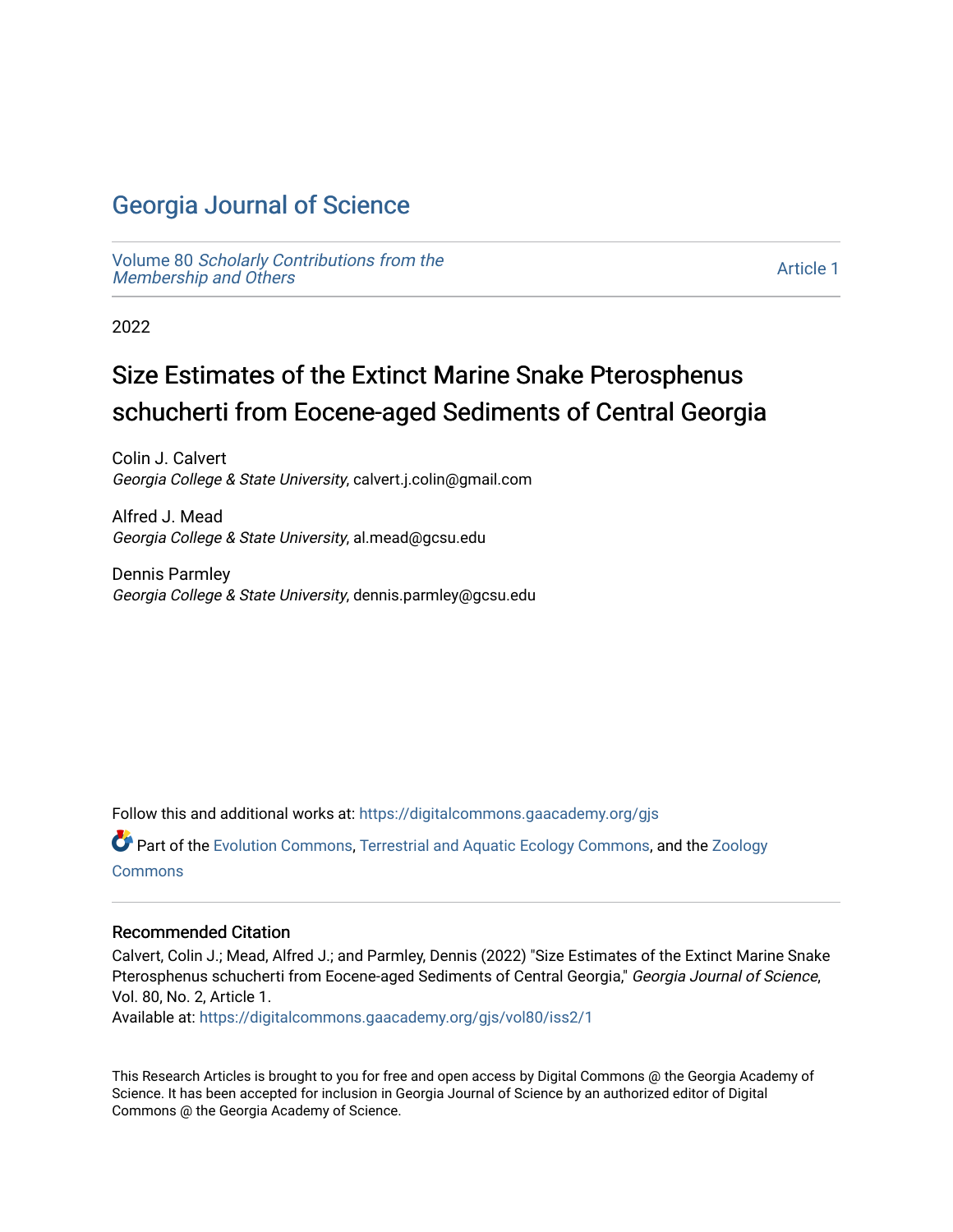# Size Estimates of the Extinct Marine Snake Pterosphenus schucherti from Eocene-aged Sediments of Central Georgia

#### Acknowledgements

George Bennett, Patrick Powers, Parker Rhinehart and Heidi Mead assisted in the field collection of the fossil vertebrae. A special thanks to Heidi Mead at Georgia College for her assistance with photography. This manuscript benefited from critical reviews by Heidi Mead and two anonymous reviewers.

This research articles is available in Georgia Journal of Science: [https://digitalcommons.gaacademy.org/gjs/vol80/](https://digitalcommons.gaacademy.org/gjs/vol80/iss2/1) [iss2/1](https://digitalcommons.gaacademy.org/gjs/vol80/iss2/1)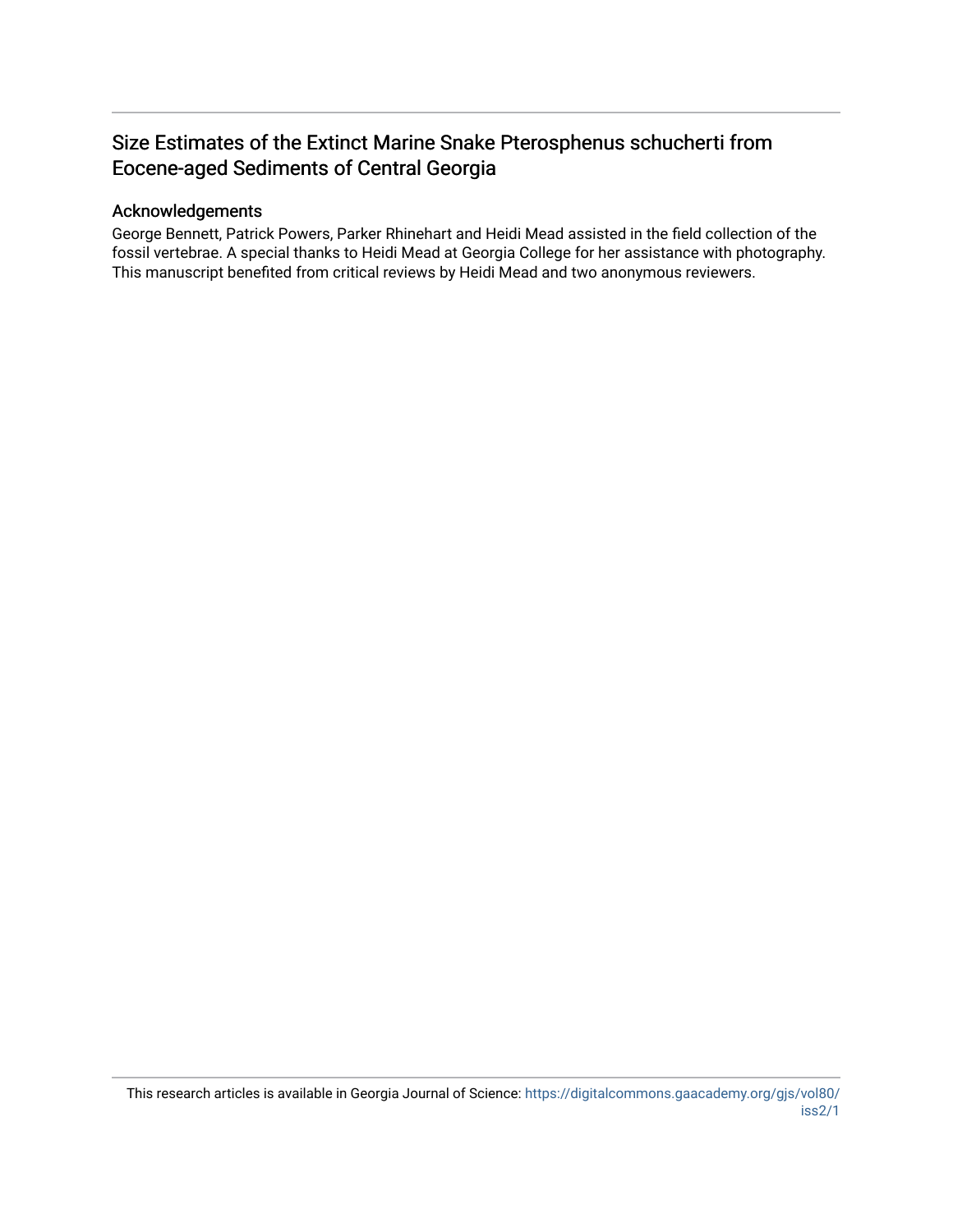# **SIZE ESTIMATES OF THE EXTINCT MARINE SNAKE** *PTEROSPHENUS SCHUCHERTI* **FROM EOCENE-AGED SEDIMENTS OF CENTRAL GEORGIA**

Colin J. Calvert Alfred J. Mead\* Dennis Parmley Department of Biological and Environmental Sciences Georgia College & State University Milledgeville, GA, 31061 \*corresponding author al.mead@gcsu.edu

# **ABSTRACT**

Fossil snakes are most often identified from isolated vertebrae, complicating estimations of total body lengths of extinct taxa. Here we estimate the range of total body length of the late Eocene North American palaeophiid marine snake *Pterosphenus schucherti* based on 29 recently collected fossil vertebrae from Wilkinson County, Georgia, USA. Previous research suggests that the palaeophiids are most closely related to modern boids. Total body length estimates here are based on family-specific regressions of centrum length versus known total body length in extant members of Boidae, Pythonidae, and Colubridae. The high correlation coefficients for the family specific regressions supports previous studies that used centrum length to estimate total body length in extinct snakes. Here, size estimates for *Pterosphenus schucherti* ranged from 2.5 to 4.8 m using boids, 3.4 to 13.0 m using pythonids, and 2.8 to 5.3 m using colubrids. This study demonstrates how the lumping of multiple extant clades greatly increases the range of variability for length estimations. For the TL estimates of fossil snakes, it appears that regressions generated from the lowest taxonomic level of the most closely related extant species should be used.

*Keywords:* Eocene snakes, *Pterosphenus schucherti*, size estimation, southeast North America

#### **INTRODUCTION**

Eocene-aged marine sediments in Central Georgia have produced a diversity of vertebrate fossils ranging from sharks to mammals (Case and Borodin 2000; Parmley and Cicimurri 2003, 2005; Rhinehart et al. 2019; Westgate 2001). *Palaeophis* and *Pterosphenus* are two genera of extinct Eocene marine snakes recovered from these deposits (Holman 1977; Parmley and Case 1988; Parmley and DeVore 2005; Parmley and Reed 2003; Westgate 2001)*.* Palaeophiid snakes have been found across much of the Eocene southeastern Coastal Plain in North America as well as Old World Eocene localities (Parmley and Case 1988; Parmley and DeVore 2005; Rage 1984; Westgate and Ward 1981). These snakes are believed to be marine species based on their laterally compressed vertebrae as well as their direct association with other fossil marine taxa and marine sediments (McCartney et al. 2018; Rage et al. 2003). They likely lived in subtropical, nearshore, shallow waters present during the Eocene (Parmley and Cicimurri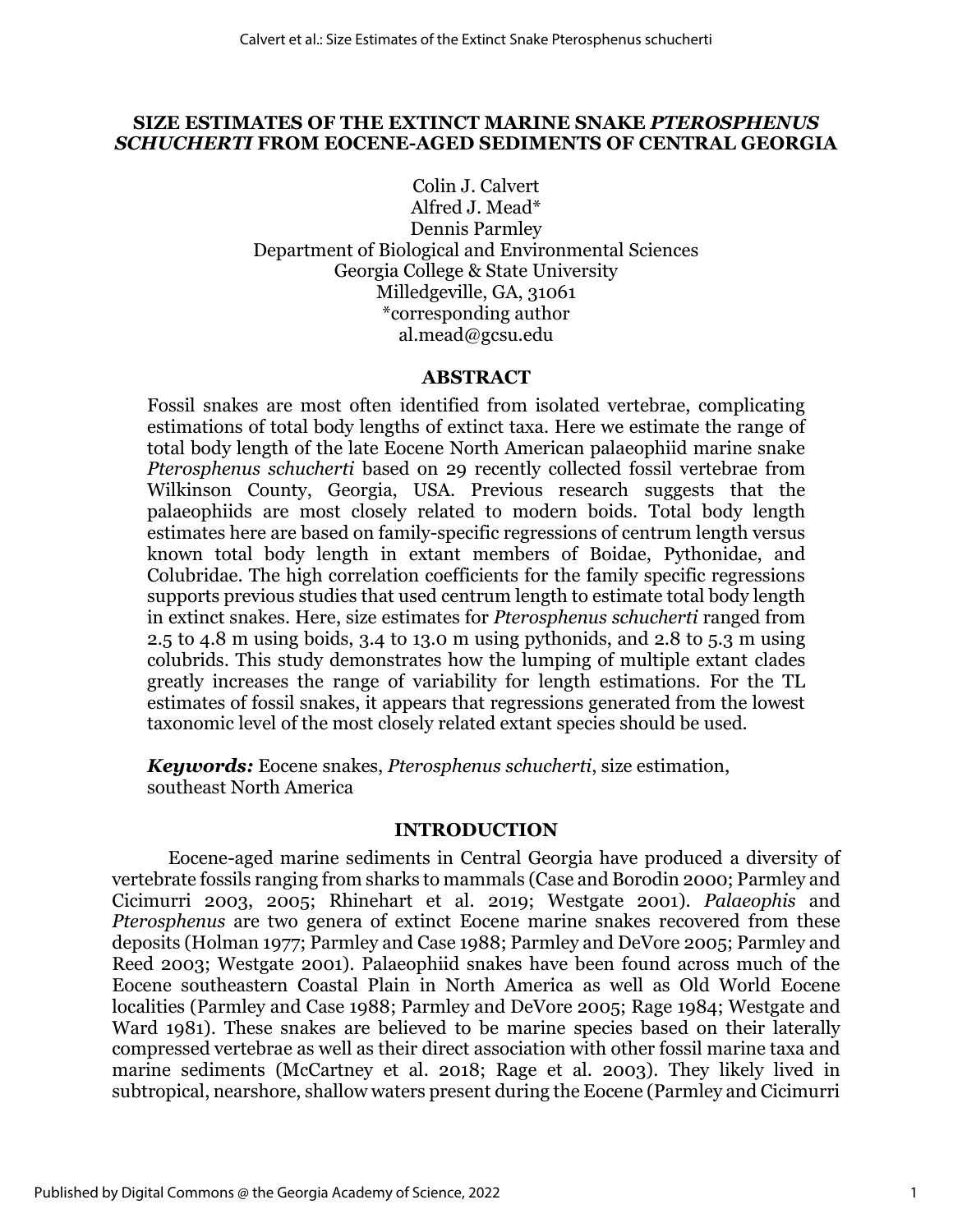2003; Parmley and DeVore 2005; Westgate 2001). Previous research has suggested that the Palaeophiid snakes are most likely related to modern boids (Hoffstetter 1955; Holman 1977), not extant sea snakes (Elapidae). Holman (1977: p. 142) suggested that they should "be considered as specialized marine offshoots of the Boidae."

Eocene-aged sediments in central Georgia are exposed just south of the modern Fall Line which separates the Coastal Plain Physiographic Province to the south from the Piedmont to the north (Huddlestun and Hetrick 1985, fig. 1). The late Eocene sediments of the Clinchfield Formation overlay kaolin bearing units in this region (Huddlestun and Hetrick 1985, fig. 4). Kaolin mining operations frequently expose fossil bearing Clinchfield sediments and several authors have documented the presence of vertebrate fossils from these sediments (Case and Borodin 2000; Parmley and Case 1988; Parmley and Cicimurri 2003, 2005; Parmley and DeVore 2005; Parmley and Reed 2003; Rhinehart et al. 2019; Westgate 2001). The most productive locality in the southeastern United States has been the Hardie Mine, Wilkinson County, Georgia (Parmley and Cicimurri 2003, fig. 1) which has yielded sharks and rays (Parmley and Cicimurri 2003), a chimaeroid fish (Parmley and Cicimurri 2005), the earliest North American colubrid snake (Parmley and Holman 2003), two genera of Palaeophiid snakes (Parmley and DeVore 2005), five genera of turtles (Parmley et al. 2006), an auk (Chandler and Parmley 2002), and four species of terrestrial mammals (Rhinehart et al. 2019). The focus of the current study was to estimate the total body length of *Pterosphenus schucherti* Lucas, 1899 using recently collected vertebrae from an active kaolin mine also located in Wilkinson Co. This new locality is approximately 24 kilometers southeast of the Hardie Mine and a comparison of the new Wilkinson County mine fossils with the nearby Hardie Mine fauna strongly suggests comparable ages: Late Eocene 36.0-34.2 ma (Parmley and Holman 2003).

In modern snakes, vertebral count has been shown to correlate with snout-vent body length, but the relationship is less applicable for giant fossil taxa (Head and Polly 2007). However, in fossil snakes, disarticulated isolated vertebrae are normally the material recovered. Most studies exploring the body length of fossil species have used estimates derived from regressions of vertebral dimensions against known body lengths of modern taxa. For example, in an attempt to estimate body length of the giant Paleocene boid, *Titanoboa*, postzygapophyseal width was regressed against snout-vent length and total body length (TL) in 21 extant boids (Head et al. 2009). To estimate the size of the Pleistocene rattlesnake *Crotalus giganteus*, the average centrum length of three midbody vertebrae from each of 37 extant *Crotalus adamanteus* were regressed against TL (Christman 1975). For five species of North American palaeophiid snakes, TLs were estimated using a centrum length versus body length regression based on a combined group of 16 extant boids and pythonids (Parmley and Reed 2003). More recently, to estimate total body length of *Palaeophis colossaeus* from the Eocene of Mali, West Africa, the prezygapophyses width and the transverse cotyle width of the largest vertebrae from extant snakes in six families (Boidae, Colubridae, Elapidae, Pythonidae, Tropidophiidae, and Typhlopidae) were used (McCartney et al. 2018). In the current study, using vertebral measurements of extant boids, pythonids, and colubrids to create family specific regressions, we estimated the TL of *Pt. schucherti* using recently collected vertebrae from the Eocene of Georgia.

*Taxonomic and Paleohabitat Note*. *Pterosphenus* is the derived sister taxon to the more primitive genus *Palaeophis*; both genera were aquatic snakes of the subfamily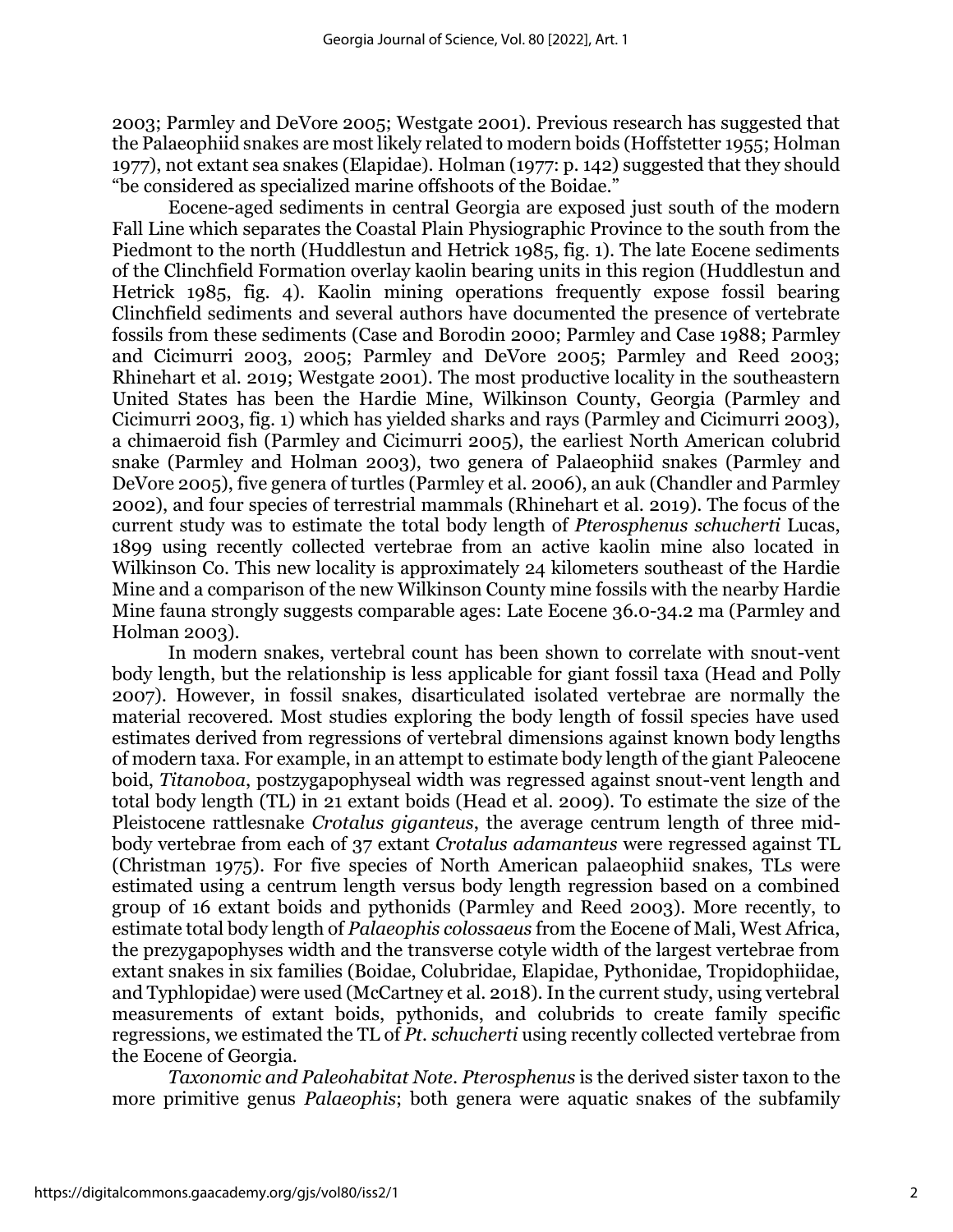Palaeophiinae. The genera are known from the Eocene of the Old World and New World, and both were extinct by the end of the Eocene (Parmley and DeVore 2005). These snakes inhabited paleocoastal marine influenced habitats and modifications to an aquatic life is reflected in their vertebral morphology (e.g., Holman 2000; Holman et al. 1990).

Although 17 species of palaeophiid snakes have been described from the Old and New World Eocene, this diversity is very likely inflated by: 1) a relative lack of fossil specimens for many of the described species; 2) inadequate detailed studies of many taxa; and 3) strong intravertebral morphological similarities in many Old World taxa. This report focuses on the single species of *Pterosphenus* in North America, *Pt. schucherti*. Fortunately, this species is relatively common and represented by many Middle to Late Eocene fossil vertebrae. Moreover, this species' vertebral morphology is better documented than any of the other palaeophiids.



*Figure 1.* Vertebra of the Late Eocene aquatic snake *Pterosphenus schucherti* (GCVP 19863) from Clinchfield Formation sediments in Wilkinson County, Georgia: A) lateral, B) dorsal, C) posterior, and D) anterior views. Anterior to the left in A and B.  $CL =$  centrum length. Scale = 10 mm.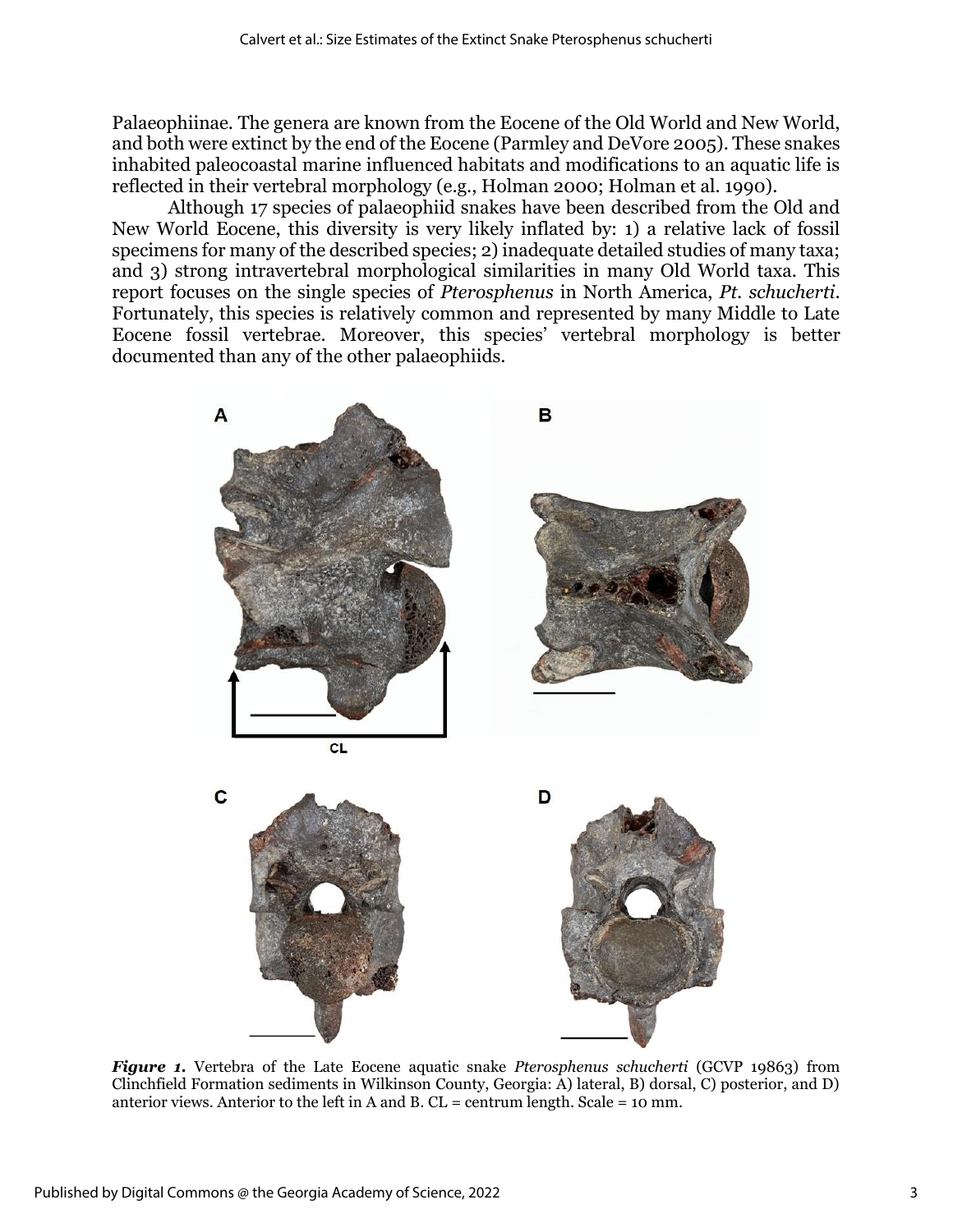# **MATERIALS & METHODS**

Fifty isolated *Pt. schucherti* fossil vertebrae (Figure 1) were recovered through surface collection of Clinchfield Formation sediments in an active kaolin mine in Wilkinson County, Georgia. All fossils were cleaned, stabilized, and cataloged in the Georgia College Vertebrate Paleontology Collection (GCVP). Of these, centrum length was recorded for 29 measurable fossils of adult snakes. Following Christman (1975), centrum length (CL) was recorded as the straight-line distance from the most posterior edge of the vertebral condyle to the anterior edge of the cotyle (Figure 1A). The same measurement was taken on trunk vertebrae of 31 modern snakes of known total body length (TL; measured before skeletonization) from three different families: Boidae (n=7), Pythonidae  $(n=15)$ , and Colubridae  $(n=9)$  (Table 1). All extant specimens are housed in the Georgia College Herpetology Collection (GCH). It has been

| <b>Table I.</b> Total body length (TL) and average centrum length (ACL) for modern boids $(n=7)$ , pythonids |
|--------------------------------------------------------------------------------------------------------------|
| $(n=15)$ , and colubrids $(n=9)$ . Each ACL is the average of 40 trunk vertebrae per individual. Standard    |
| deviation (SD) and coefficient of variation (CV) were calculated for each ACL.                               |

| GCH# | accuration (b) and coefficient of variation (CV) were calculated for each free. | TL(mm) | $ACL$ (mm) | <b>SD</b> | <b>CV</b> |
|------|---------------------------------------------------------------------------------|--------|------------|-----------|-----------|
|      | <b>Species</b><br>Boidae                                                        |        |            |           |           |
|      |                                                                                 |        |            |           |           |
| 901  | Boa constrictor                                                                 | 2300   | 12.46      | 0.25      | 0.020     |
| 2736 | Boa constrictor                                                                 | 2500   | 13.35      | 0.26      | 0.019     |
| 2737 | Boa constrictor                                                                 | 1340   | 7.44       | 0.18      | 0.024     |
| 2738 | Boa constrictor                                                                 | 1690   | 9.10       | 0.14      | 0.015     |
| 2739 | Boa constrictor                                                                 | 2800   | 14.45      | 0.22      | 0.015     |
| 2740 | Boa constrictor                                                                 | 1960   | 11.46      | 0.15      | 0.013     |
| 2741 | Boa constrictor                                                                 | 1790   | 9.66       | 0.15      | 0.016     |
|      | Pythonidae                                                                      |        |            |           |           |
| 2627 | Liasis boeleni                                                                  | 2150   | 9.89       | 0.21      | 0.021     |
| 2628 | Liasis boeleni                                                                  | 2665   | 11.91      | 0.24      | 0.020     |
| 2629 | Liasis boeleni                                                                  | 2075   | 9.55       | 0.26      | 0.027     |
| 2634 | Liasis macklonti                                                                | 2205   | 8.78       | 0.15      | 0.017     |
| 2636 | Morelia amethstina                                                              | 2150   | 8.51       | 0.17      | 0.020     |
| 2644 | Python curtus                                                                   | 1400   | 11.11      | 0.11      | 0.009     |
| 2645 | Python curtus                                                                   | 1778   | 13.52      | 0.22      | 0.016     |
| 2646 | Python curtus                                                                   | 1600   | 12.07      | 0.24      | 0.020     |
| 2648 | Python curtus                                                                   | 1700   | 12.38      | 0.25      | 0.020     |
| 2651 | Python curtus                                                                   | 1310   | 10.03      | 0.19      | 0.019     |
| 2652 | Python curtus                                                                   | 1447   | 13.25      | 0.28      | 0.021     |
| 945  | Python molurus                                                                  | 2450   | 11.99      | 0.18      | 0.015     |
| 2654 | Python molurus                                                                  | 3100   | 16.12      | 0.32      | 0.020     |
| 2655 | Python molurus                                                                  | 2700   | 13.13      | 0.28      | 0.021     |
| 935  | Python regius                                                                   | 1840   | 11.41      | 0.21      | 0.018     |
|      | Colubridae                                                                      |        |            |           |           |
| 1010 | Pantherophis obsoletus                                                          | 1524   | 6.98       | 0.14      | 0.020     |
| 1011 | Pantherophis obsoletus                                                          | 1600   | 7.01       | 0.22      | 0.031     |
| 1014 | Pantherophis obsoletus                                                          | 1625   | 7.85       | 0.21      | 0.027     |
| 1018 | Pantherophis obsoletus                                                          | 1375   | 6.00       | 0.11      | 0.018     |
| 1019 | Pantherophis obsoletus                                                          | 1824   | 8.53       | 0.23      | 0.027     |
| 1883 | Pantherophis obsoletus                                                          | 1360   | 6.16       | 0.19      | 0.031     |
| 1886 | Pantherophis obsoletus                                                          | 1400   | 5.41       | 0.13      | 0.024     |
| 1891 | Pantherophis obsoletus                                                          | 1665   | 7.91       | 0.24      | 0.030     |
| 1892 | Pantherophis obsoletus                                                          | 1685   | 7.89       | 0.19      | 0.024     |
|      |                                                                                 |        |            |           |           |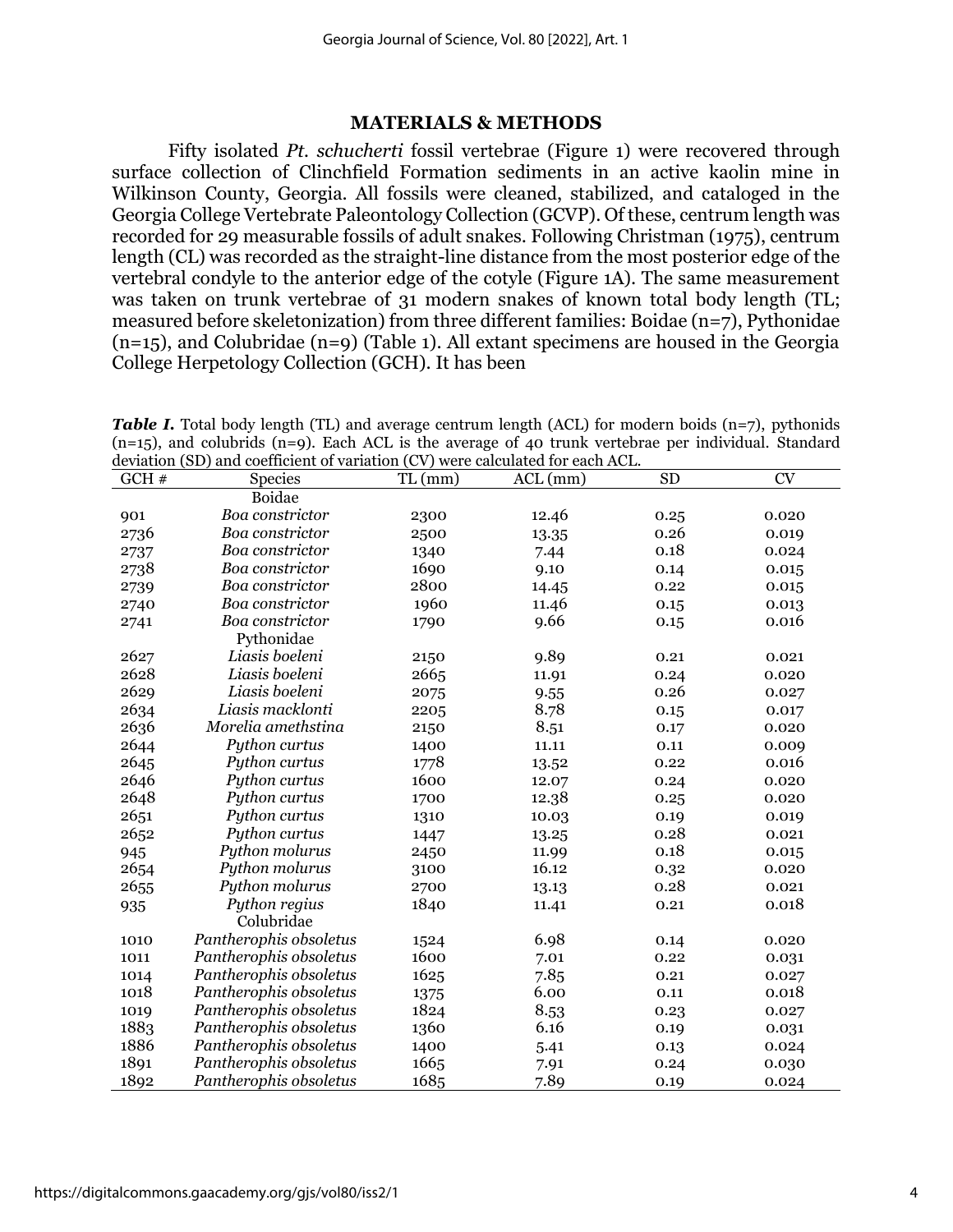demonstrated that due to intracolumnar variation, it is challenging to differentiate anterior trunk vertebrate from mid- or posterior trunk vertebrate (LaDuke et al. 2010). To account for this intracolumnar variation, 40 trunk vertebrae from each extant individual were measured using digital calipers and an average centrum length (ACL) was calculated. The ACLs were plotted against known TLs, linear regressions were performed, and lines of best fit were plotted for each family. For each fossil vertebra, TL size estimates were generated using the regression equations for each family.

#### **RESULTS**

The TL and ACL for modern taxa are displayed in Table 1. The relatively small standard deviation for each individual in each family suggests comparable intracolumnar variation amongst the extant taxa. The scatter plot of ACL versus TL, the regression lines, and regression equations are displayed in Figure 2. The boid regression displays the strongest correlation ( $R^2$  = 0.9766) followed by the colubrids ( $R^2$  = 0.5562) and pythonids (R<sup>2</sup> = 0.0959). The estimated TL for *Pt. schucherti* range from 2.5 to 4.8 m using the boid regression, 3.4 to 13.0 m using the pythonid regression, and 2.8 to 5.3 m using the colubrid regression (Table 2). For the smallest fossil vertebra measured ( $CL = 13.19$ ; GCVP 19878), the pythonids are 1.36 times larger compared to boids, while colubrid based estimates are 1.14 times larger compared to boids. For the largest fossil vertebra measured (CL 24.75; GCVP 19863), the pythonid based estimates are 2.70 times larger than boids, and colubrid based estimates are 1.10 times larger than boids.



*Figure 2.* Plot of centrum length to body length with best fit lines for modern boids (solid squares and dashed line), pythons (open triangles and dotted line), and colubrids (open circles and solid line). Linear regression equations provided for each.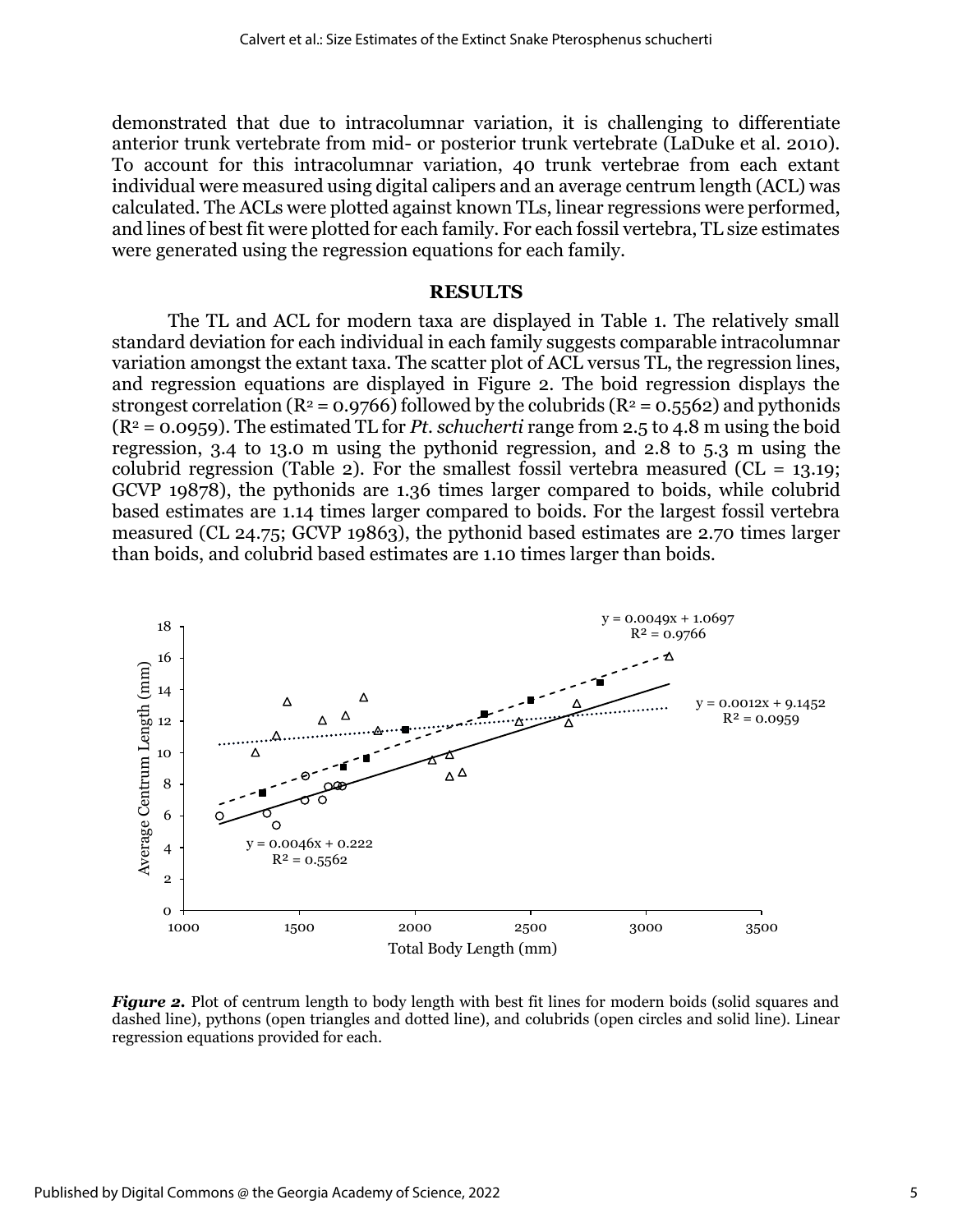| GCVP $#$ | Genus               | CL    | Est. TL | Est. TL      | Est. TL     |
|----------|---------------------|-------|---------|--------------|-------------|
|          |                     |       | w/boids | w/ pythonids | w/colubrids |
| 19861    | Pt. schucherti      | 17.76 | 3406.18 | 7179.00      | 3803.61     |
| 19862    | Pt. schucherti      | 23.74 | 4626.59 | 12162.33     | 5103.61     |
| 19863    | Pt. schucherti      | 24.75 | 4832.71 | 13004.00     | 5323.17     |
| 19864    | Pt. schucherti      | 17.64 | 3381.69 | 7079.00      | 3777.52     |
| 19865    | Pt. schucherti      | 22.11 | 4293.94 | 10804.00     | 4749.26     |
| 19866    | Pt. schucherti      | 21.58 | 4185.78 | 10362.33     | 4634.04     |
| 19867    | Pt. schucherti      | 18.27 | 3510.27 | 7604.00      | 3914.48     |
| 19868    | Pt. schucherti      | 20.35 | 3934.76 | 9337.33      | 4366.65     |
| 19869    | Pt. schucherti      | 18.84 | 3626.59 | 8079.00      | 4038.39     |
| 19870    | Pt. schucherti      | 17.48 | 3349.04 | 6945.67      | 3742.74     |
| 19871    | Pt. schucherti      | 20.32 | 3928.63 | 9312.33      | 4360.13     |
| 19872    | Pt. schucherti      | 17.69 | 3391.90 | 7120.67      | 3778.39     |
| 19873    | Pt. schucherti      | 16.04 | 3055.16 | 5745.67      | 3429.70     |
| 19874    | Pt. schucherti      | 17.70 | 3393.94 | 7129.00      | 3790.57     |
| 19875    | Pt. schucherti      | 18.65 | 3587.82 | 7920.67      | 3997.09     |
| 19876    | Pt. schucherti      | 21.72 | 4214.35 | 10479.00     | 4664.48     |
| 19878    | Pt. schucherti      | 13.19 | 2473.53 | 3370.67      | 2810.13     |
| 19879    | Pt. schucherti      | 21.30 | 4128.63 | 10129.00     | 4573.17     |
| 19880    | Pt. schucherti      | 23.33 | 4542.92 | 11820.67     | 5014.48     |
| 19881    | Pt. schucherti      | 17.38 | 3328.63 | 6862.33      | 3721.00     |
| 19882    | Pt. schucherti      | 21.81 | 4232.71 | 10554.00     | 4684.04     |
| 19883    | Pt. schucherti      | 20.11 | 3885.78 | 9137.33      | 4314.48     |
| 19884    | Pt. schucherti      | 20.45 | 3955.16 | 9420.67      | 4388.39     |
| 19885    | c.f. Pt. schucherti | 21.81 | 4232.71 | 10554.00     | 4684.04     |
| 19886    | c.f. Pt. schucherti | 19.46 | 3753.12 | 8595.67      | 4173.17     |
| 19887    | c.f. Pt. schucherti | 16.18 | 3083.73 | 5862.33      | 3460.13     |
| 19888    | c.f. Pt. schucherti | 19.80 | 3822.51 | 8879.00      | 4247.09     |
| 19889    | c.f. Pt. schucherti | 15.85 | 3016.39 | 5587.33      | 3388.39     |
| 19890    | c.f. Pt. schucherti | 20.25 | 3914.35 | 9254.00      | 4344.91     |

*Table II.* Centrum lengths (CL) of Late Eocene aquatic snake *Pt. schucherti* from Clinchfield Formation sediments in Wilkinson County, Georgia. Estimated total body lengths (TL) calculated using regression equations from extant taxa. CL measurements and TL estimates in mm.

# **DISCUSSION**

Using CL from a combination of extant boids and pythonids for reference, Parmley and Reed (2003) estimated a TL range of 2.3 to 5.1 m for *Pt. schucherti* specimens from the Eocene of North America. This TL range is similar to our 2.5 to 4.8 m range using only boids. The slightly wider range makes sense due to their sample containing slightly smaller (11.2 mm) and slightly larger (28.9 mm) vertebrae. Compared to Parmley and Reed (2003), our estimates are approximately 2.0 times larger using the pythonids and 1.1 times larger using the colubrid regression. If we substitute the largest vertebra from the Parmley and Reed (2003) study into our equations, the estimated maximum TL for *Pt. schucherti* would be 5.7 m using boids, 16.5 m using pythonids, and 6.2 m using colubrids, an increase in estimated TL of approximately 20%. McCartney et al. (2018) used vertebral widths of extant species in multiple families and calculated a TL range of 8.1 to 12.3 m for *Palaeophis colossaeus,* a closely related species from Africa. The maximum TL is close to that suggested by our pythonid regression. If we substitute the cotylar width (McCartney et al. 2018, fig. 1) of our largest specimen (16.05 mm, GCVP 19863) into the regression equation provided by McCartney et al. (2018), the TL estimate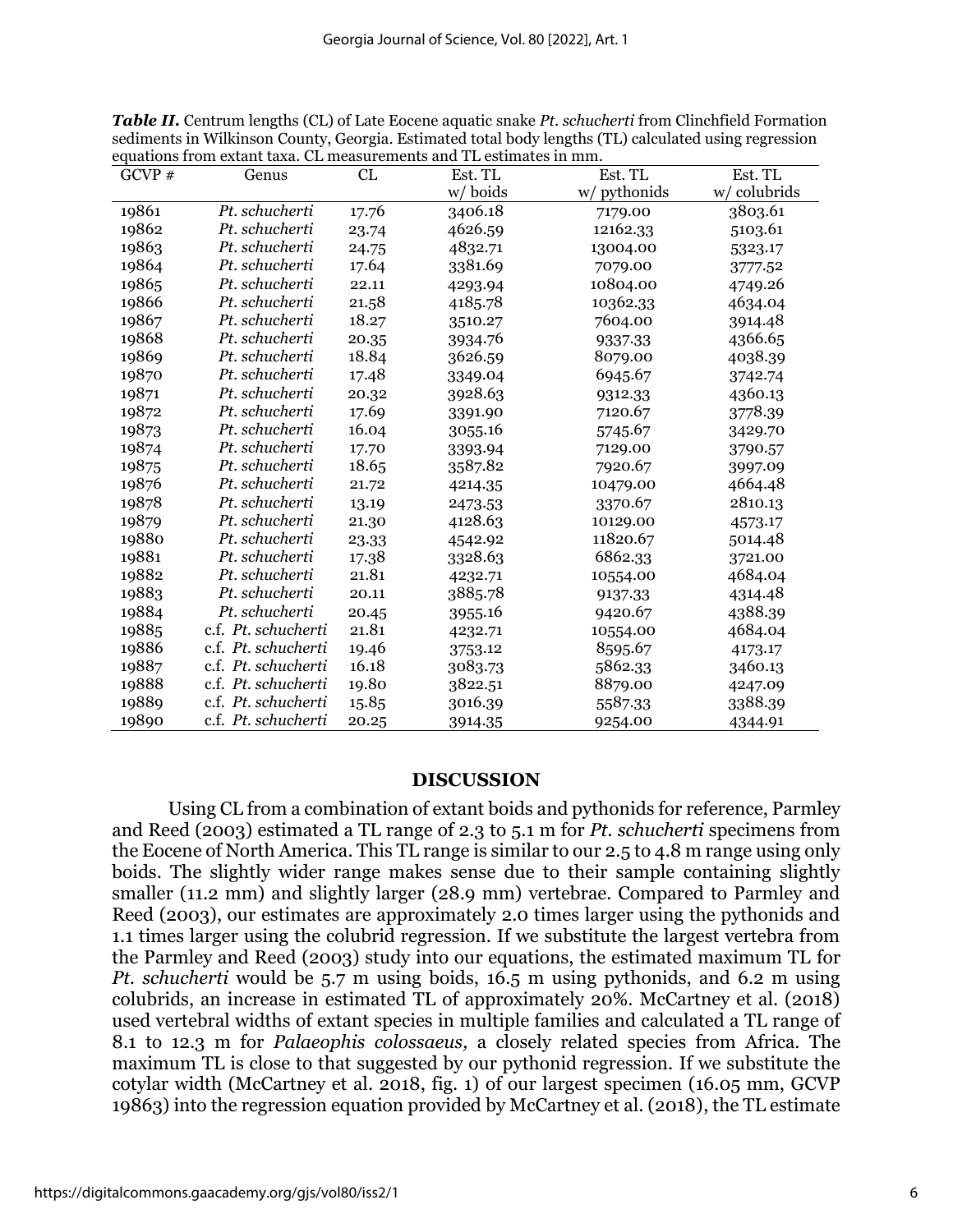is 8.8 m. This estimate is 1.83 times larger than our boid estimate, 0.67 times smaller than our pythonid estimate, and 1.67 times larger than our colubrid estimate. Based on our estimates, *Pt. schucherti* was considerably larger than modern sea snakes. The largest extant sea snake, *Hydrophis spiralis* (Elapidae) has a TL of 1.62 m in males and 1.83 m in females.

Based on the correlation coefficients for the regressions of our extant species, the boid regression appears to be the most reliable for estimates of TL (Table 1). The extant snakes used to create the boid and colubrid regressions were, in each case, from a single species. The extant snakes used for the pythonid regression were from multiple genera which is a possible cause for the large degree of variance observed in the pythonid regression. The lack of extant boid vertebrae in the size range of those recorded for *Pt. schucherti* is problematic when estimating the length of this taxon. However, the high correlation coefficient ( $R^2 = 0.9766$ ) for the boid regression as well as the conclusion that palaeophiid snakes are most morphologically similar to modern-day boids (Hofstetter 1955; Holman 1977) supports the use of these estimates. The colubrid regression was not as strong  $(R^2 = 0.5562)$  and the extant colubrids' centrum lengths (and overall vertebral morphology) are much smaller than *Pt. schucherti*, leading us to question the validity of these estimates. The pythonid regression produced a low correlation coefficient value ( $\mathbb{R}^2$ ) = 0.0959), indicating minimal correlation between CL and TL in this taxon. The low correlation in pythonids is likely due to the use of several different genera of extant pythonids to create the regression. Subsequently, we have little confidence in the TL estimates derived from the pythonid regression. Our study uses family-specific and genus-specific regressions as opposed to previous studies that lumped specimens from extant families together. For the TL estimates of fossil snakes, it appears that regressions generated from the lowest taxonomic level of the most closely related extant species should be used.

# **ACKNOWLEDGEMENTS**

George Bennett, Patrick Powers, Parker Rhinehart and Heidi Mead assisted in the field collection of the fossil vertebrae. A special thanks to Heidi Mead at Georgia College for her assistance with photography. This manuscript benefited from critical reviews by Heidi Mead and two anonymous reviewers.

# **REFERENCES**

- Case, G.R., and P.D. Borodin. 2000. Late Eocene selachians from the Irwinton sand member of the Barnwell Formation (Jacksonian) WKA mines, Gordon, Wilkinson County, Georgia. Münchner Geowissenschafliche Abhandlungen, 39, 5-16.
- Chandler, R., and D. Parmley. 2002. The earliest North American record of an auk (Aves: Alcidae) from the Late Eocene of central Georgia. Oriole, 68, 7-9.
- Christman, S.P. 1975. The status of the extinct rattlesnake, *Crotalus giganteus*. American Society of Ichthyologists and Herpetologists, 1975(1), 43-47. <https://doi.org/10.2307/1442402>
- Head, J.J., J.I. Bloch, A.K. Hastings, J.R. Bourque, E.A. Cadena, F.A. Herrera, P.D. Polly, and C.A. Jaramillo. 2009. Giant boid snake from the Palaeocene neotropics reveals hotter past equatorial temperatures. Nature, 457(5), 715-717. <https://doi.org/10.1038/nature07671>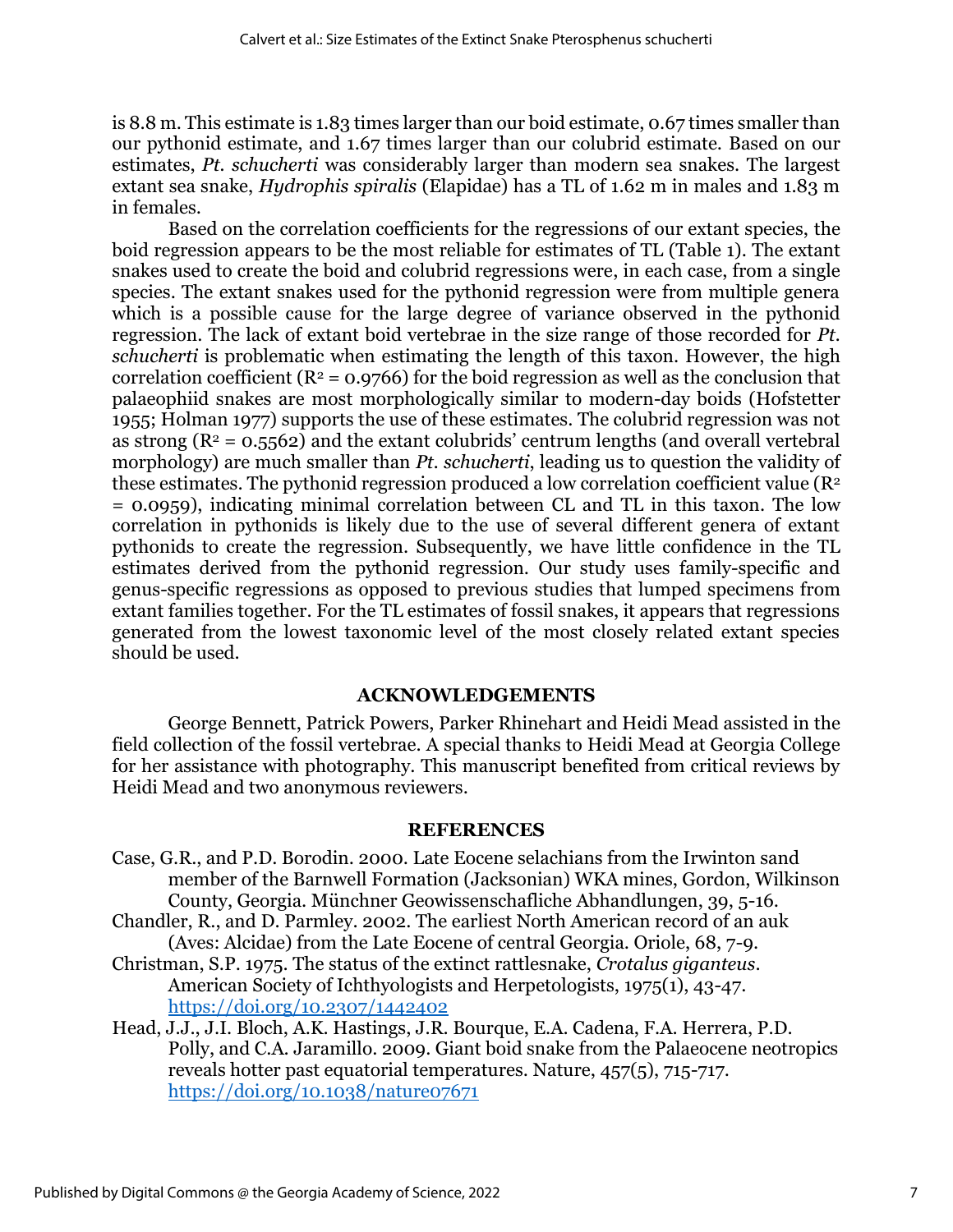- Head, J.J., and P.D. Polly. 2007. Dissociation of somatic growth from segmentation drives gigantism in snakes. Royal Society, 3, 296-298. <https://royalsocietypublishing.org/doi/10.1098/rsbl.2007.0069>
- Hoffstetter, R. 1955. Les Serpentes marins de l'Eocene. Compte rendu Sommarie des sedances de la Society Geologique de France, 1, 16-19.
- Holman, J.A. 1977. Upper Eocene snakes (Reptilia, Serpentes) from Georgia. Journal of Herpetology, 11, 141-145.
- Holman, J.A. 2000. Fossil Snakes of North America. Indiana University Press, Bloomington, IN. p 367.
- Holman, J.A., D.T. Dockery III, and G.R. Case. 1991. Paleogene snakes of Mississippi. Mississippi Geology 11:1-12. [https://www.mdeq.ms.gov/geology/work](https://www.mdeq.ms.gov/geology/work-areas/publications-and-map-sales/categories/mississippi-geology/mississippi-geology-volume-11-number-1-40764/)[areas/publications-and-map-sales/categories/mississippi-geology/mississippi](https://www.mdeq.ms.gov/geology/work-areas/publications-and-map-sales/categories/mississippi-geology/mississippi-geology-volume-11-number-1-40764/)[geology-volume-11-number-1-40764/](https://www.mdeq.ms.gov/geology/work-areas/publications-and-map-sales/categories/mississippi-geology/mississippi-geology-volume-11-number-1-40764/)
- Huddlestun, P.F., and J.H. Hetrick. 1985. Upper Eocene Stratigraphy of Central and Eastern Georgia. Georgia Department of Natural Resources. [https://repository.si.edu/bitstream/handle/10088/1974/SCtP-0052-](https://repository.si.edu/bitstream/handle/10088/1974/SCtP-0052-Lo_res.pdf?sequence=2&isAllowed=y) [Lo\\_res.pdf?sequence=2&isAllowed=y](https://repository.si.edu/bitstream/handle/10088/1974/SCtP-0052-Lo_res.pdf?sequence=2&isAllowed=y)
- LaDuke, T.C., D.W. Krause, J.D. Scanlon, N.J. Kley. 2010. A Late Cretaceous (Maastrichtian) snake assemblage from the Maevarano Formation, Mahajanga Basin, Madagascar. Journal of Vertebrate Paleontology, 30(1), 109-138. <https://doi.org/10.1080/02724630903409188>
- McCartney, J.A., E.M. Roberts, L. Tapanila, and M.A. O'Leary. 2018. Large palaeophiid and nigerophiid snakes from Paleogene Trans-Sahara Seaway deposits of Mali. Acta Palaeontologica Polonica, 63(2), 207-220. <https://doi.org/10.4202/app.00442.2017>
- Parmley, D., and G.R. Case. 1988. Palaeopheid snakes from the gulf coastal region of North America. Journal of Vertebrate Paleontology, 8(3), 334-339. <https://www.jstor.org/stable/4523211>
- Parmley, D., and D.J. Cicimurri. 2003. Late Eocene sharks of the Hardie Mine local fauna of Wilkinson County, Georgia. Georgia Journal of Science, 61, 3, 153-179. [https://search.proquest.com/docview/230536691/fulltextPDF/9E3AB4954A734](https://search.proquest.com/docview/230536691/fulltextPDF/9E3AB4954A734537PQ/1?accountid=11078) [537PQ/1?accountid=11078](https://search.proquest.com/docview/230536691/fulltextPDF/9E3AB4954A734537PQ/1?accountid=11078)
- Parmley, D., and D.J. Cicimurri. 2005. First record of a chimaeroid fish from the Eocene of the southeastern United States. Journal of Paleontology, 97(6), 1219-1221. <https://www.jstor.org/stable/4095006>
- Parmley, D., and M. DeVore. 2005. Palaeophiid snakes from the Late Eocene Hardie Mine local fauna of Central Georgia. Southeastern Naturalist, 4(4), 703-722. <https://www.jstor.org/stable/3878233>
- Parmley, D., and J.A. Holman. 2003. *Nebraskophis* Holman from the Late Eocene of Georgia (USA), the oldest known North American colubrid snake. Acta Zoological Cracoviensia, 46, 1-8.
- Parmley, D., and H.W. Reed. 2003. Size and age class estimates of North American Eocene Palaeophiid snakes. Georgia Journal of Science, 61(4), 220-232.
- Parmley, D., J.H. Hutchison, and J.F. Parham. 2006. Diverse turtle fauna from the late Eocene of Georgia including the oldest records of aquatic testudinoids in southeastern North America. Journal of Herpetology, 40, 3, 343-350. [https://doi.org/10.1670/0022-1511\(2006\)40\[343:DTFFTL\]2.0.CO;2](https://doi.org/10.1670/0022-1511(2006)40%5b343:DTFFTL%5d2.0.CO;2)